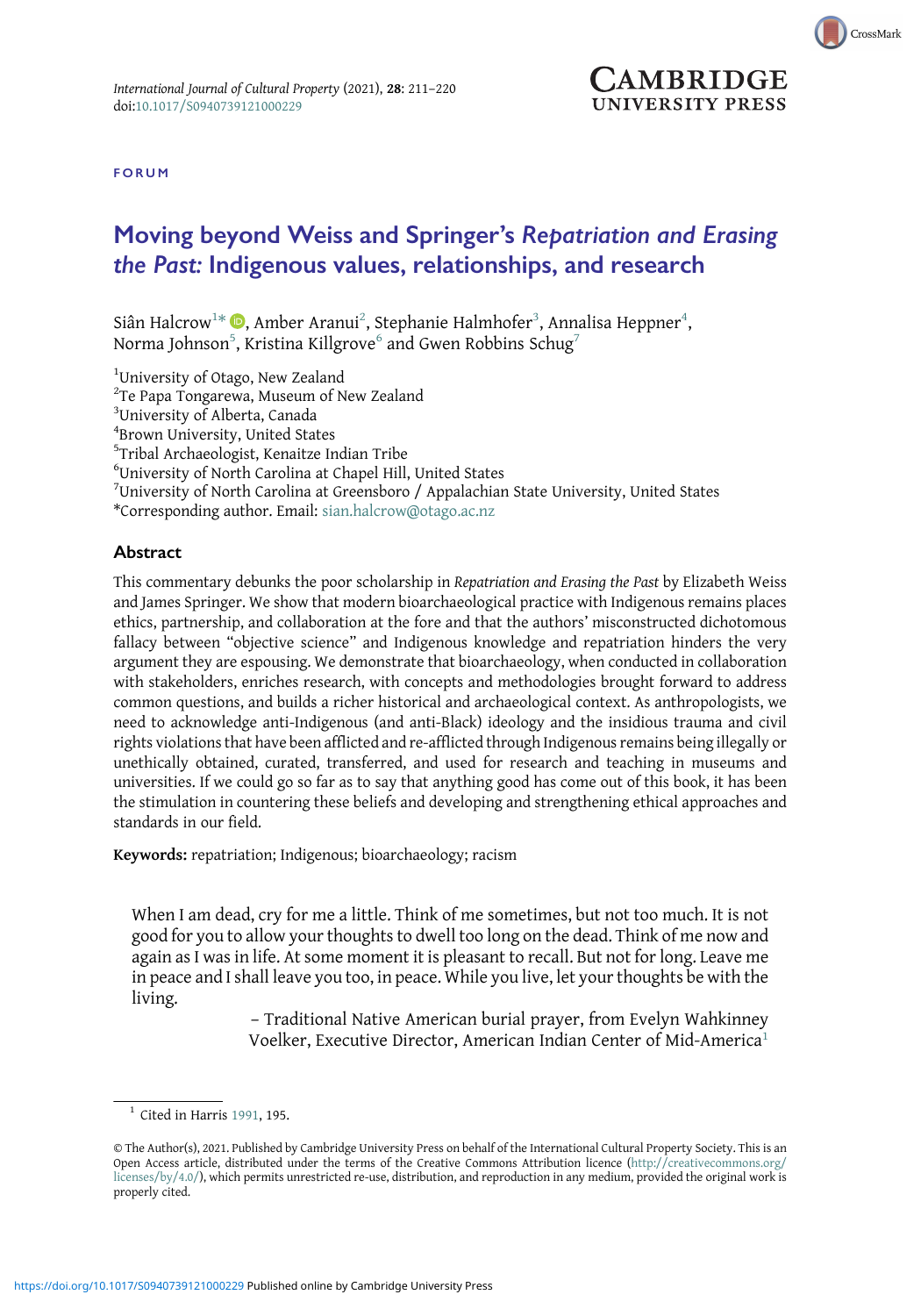The plundering of Indigenous peoples' skeletal remains from gravesites for scientific analysis and sale was a widespread phenomenon in the nineteenth and early twentieth centuries. The skeletons of Indigenous peoples, along with those of Africans and Asians, were seen as curiosities, representing "the other" for the West to purchase, collect, and store in personal collections or public museums as they pleased. The analysis of non-white human remains in the nineteenth century was grounded in cranial morphometrics and pioneered by US physician and physical anthropologist Samuel G. Morton,<sup>2</sup> which provided a basis for racist theories linking morphometrics to intelligence, ability, and criminality.<sup>3</sup>

The use and misuse of skeletons also has a central place in the history of the American civil rights movement, which catalyzed social and legal changes toward ensuring that all people are treated similarly, regardless of their race, color, religion, sex, or national origin. Emboldened by this rising tide of legal rights, Maria Pearson, a Yankton Dakota activist, began fighting in the 1970s for the equal treatment of Native Americans, after finding out that skeletons of white Americans recovered in archaeological excavations were reburied, while skeletons of Indigenous people were stored in museums and laboratories.<sup>4</sup> Protective burial acts soon began cropping up in states like Iowa, and by 1990, this movement culminated in the passing of the federal-level Native American Graves Protection and Repatriation Act (NAGPRA), which ensures that skeletal remains and objects of Indigenous peoples belong to their descendants.<sup>5</sup> NAGPRA provides a "process for the repatriation of Native American human remains, funerary objects, cultural patrimony and sacred objects" and legislates the need for consultation between Indigenous groups, museums, and researchers through a continuing dialogue between museums, and the Native tribes of North America and Native Hawaiian organizations.<sup>6</sup>

The passage of this landmark legislation and the acknowledgment of tribal sovereignty initiated a cultural shift in archaeology to increasingly afford Indigenous skeletons the same level of care given to other groups' remains in the United States. It is acknowledged worldwide that repatriation of human remains to descendent communities is a central and growing part of museology.<sup>7</sup> Many archaeologists are increasingly placing ethics at the forefront of our practice, with growing emphasis on the importance of Indigenous consultation and research partnership.<sup>8</sup> Although we acknowledge that there is still an epistemological gap between Western scientific and Indigenous or Native American perspectives,<sup>9</sup> we feel encouraged that this gap is increasingly being bridged by collaborative work.<sup>10</sup>

Elizabeth Weiss and James Springer's book Repatriation and Erasing the Past stands in stark contrast with contemporary anthropological practice, scorning decades of the complex navigations undertaken to repair and revitalize relationships between bioarchaeologists and traditionally oppressed people.<sup>11</sup> These authors explicitly refer to a nineteenth-century "traditional" definition of anthropology as the guiding framework for their book:

<sup>&</sup>lt;sup>2</sup> Morton [1839.](#page-8-0)<br><sup>3</sup> Gould [1981](#page-8-0).<br><sup>4</sup> Colwell [2017](#page-8-0); Marek-Martinez [2008.](#page-8-0)<br><sup>5</sup> Native American Graves Protection and Repatriation Act (NAGPRA), 16 November 1990, 104 Stat. 3048, [https://](https://web.archive.org/web/20210729164704/) [web.archive.org/web/20210729164704/;](https://web.archive.org/web/20210729164704/) [https://www.govtrack.us/congress/bills/101/hr5237.](https://www.govtrack.us/congress/bills/101/hr5237)<br>
6 S. Rep. no. 101-473, 1990.<br>
<sup>7</sup> Simpson 2009; Aranui 2020; Fforde, McKeown and Keeler 2020; Nash and Colwell 2020.

 $8$  See Tayles and Halcrow [2011;](#page-9-0) Kakaliouras [2012](#page-8-0); Watkins [2017;](#page-9-0) Gilmore, Aranui and Halcrow [2019;](#page-8-0) Squires,

Errickson and Márquez-Grant [2019](#page-9-0); Aranui [2020](#page-9-0); Meloche, Spake and Nichols [2021.](#page-8-0) 9 Kakaliouras [2012](#page-8-0). 10 See Fox, Rallapalli and Komor 2020; Hudson et al. 2020; Tsosie et al. 2020; Meloche, Spake and Nichols [2021](#page-8-0); Oliver [2021](#page-9-0).<br><sup>11</sup> Weiss and Springer [2020.](#page-9-0)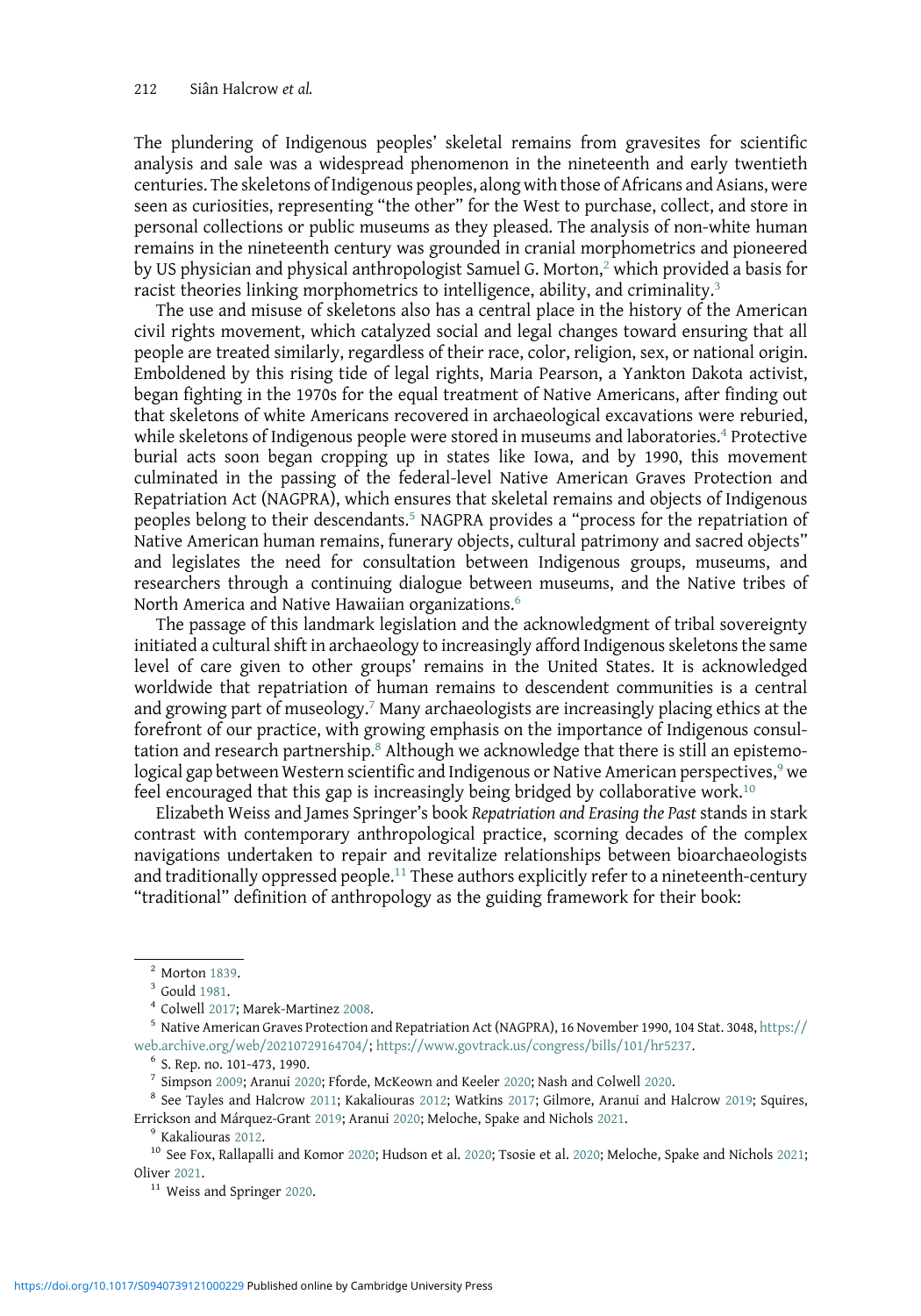It was the traditional belief of anthropologists, with which we agree, that it is possible to do these sorts of studies [of biological and cultural differences] within a comparative, objective, and rigorous framework…. Traditional anthropologists believed that they could produce an objective and universally valid body of knowledge, which is a perspective that we share.

Anthropology … flourished in the twentieth century. As part of that flourishing, there were established museums of anthropology or, more commonly, of natural history, that served as repositories for human biological and cultural remains. These museums, often associated with colleges and universities, dedicated themselves to the collection, conservation, preservation, study, and display of human biological and cultural remains…. These collections were traditionally regarded as an essential part of anthropology itself and continue to be essential to anthropological studies today.<sup>12</sup>

These words are not reflective of the current perspectives of most practitioners in the fields of bioarchaeology and archaeology. They stand in direct opposition to progressive relations with a number of groups, including traditionally oppressed people (some of whom are anthropologists) who have been consistently and repeatedly harmed by individual and institutional behavior as well as by racist beliefs that are hegemonic in our discipline. We do not intend to amplify Weiss and Springer's book; instead, we write this article to publicly reject the racist views that they espouse, as it is essential to recognize that there are still proponents of these antiquated and unethical views. Rather than being swept under the proverbial rug, these views must be addressed and, in particular, be rejected by white anthropologists.

Repatriation and Erasing the Past is a racist book and is violent toward Indigenous people. Some readers may take umbrage with this claim, preferring gentler language such as disrespectful or problematic, but consider, for example, that Weiss and Springer intentionally define "race" in a way that best suits their arguments, writing that "we recognize that the term "race" has become problematic for some, but we believe its use to refer to the biological relationships and continuities among the prehistoric and historic peoples of North America is appropriate."<sup>13</sup> Conflating "race" and "people" repeatedly "in a way that would not pass muster on an introductory-level social science test" facilitates Weiss and Springer's violence toward Indigenous people.<sup>14</sup> The authors claim that Indigenous people who argue for reburial have attributed many Indigenous societal issues, such as poverty, substance abuse, and domestic violence, to the lack of buried ancestors, $^{15}$  with no acknowledgment of the historical trauma that Indigenous people have suffered and continue to face. Many Indigenous communities today are still grappling with the long-term effects of colonization and reclaiming their identity, culture, language, and ancestors. Weiss and Springer's book sets these efforts back in deep and serious ways and reinforces the trepidation that many Indigenous people have, and are right to have, about anthropologists as a whole, given the history of the field.

Weiss and Springer additionally argue that repatriation is an "ideology of victimization"; <sup>16</sup> that laws such as NAGPRA mean "deference to Native American perspective" that "creates unfair advantage";<sup>17</sup> and incorrectly assert that "the courts have

<sup>&</sup>lt;sup>12</sup> Weiss and Springer [2020,](#page-9-0) 1–2.<br><sup>13</sup> Weiss and Springer [2020](#page-8-0), 6.<br><sup>14</sup> Bondura 2020, 148.<br><sup>15</sup> Weiss and Springer 2020, 3–4.<br><sup>17</sup> Weiss and Springer 2020, 94.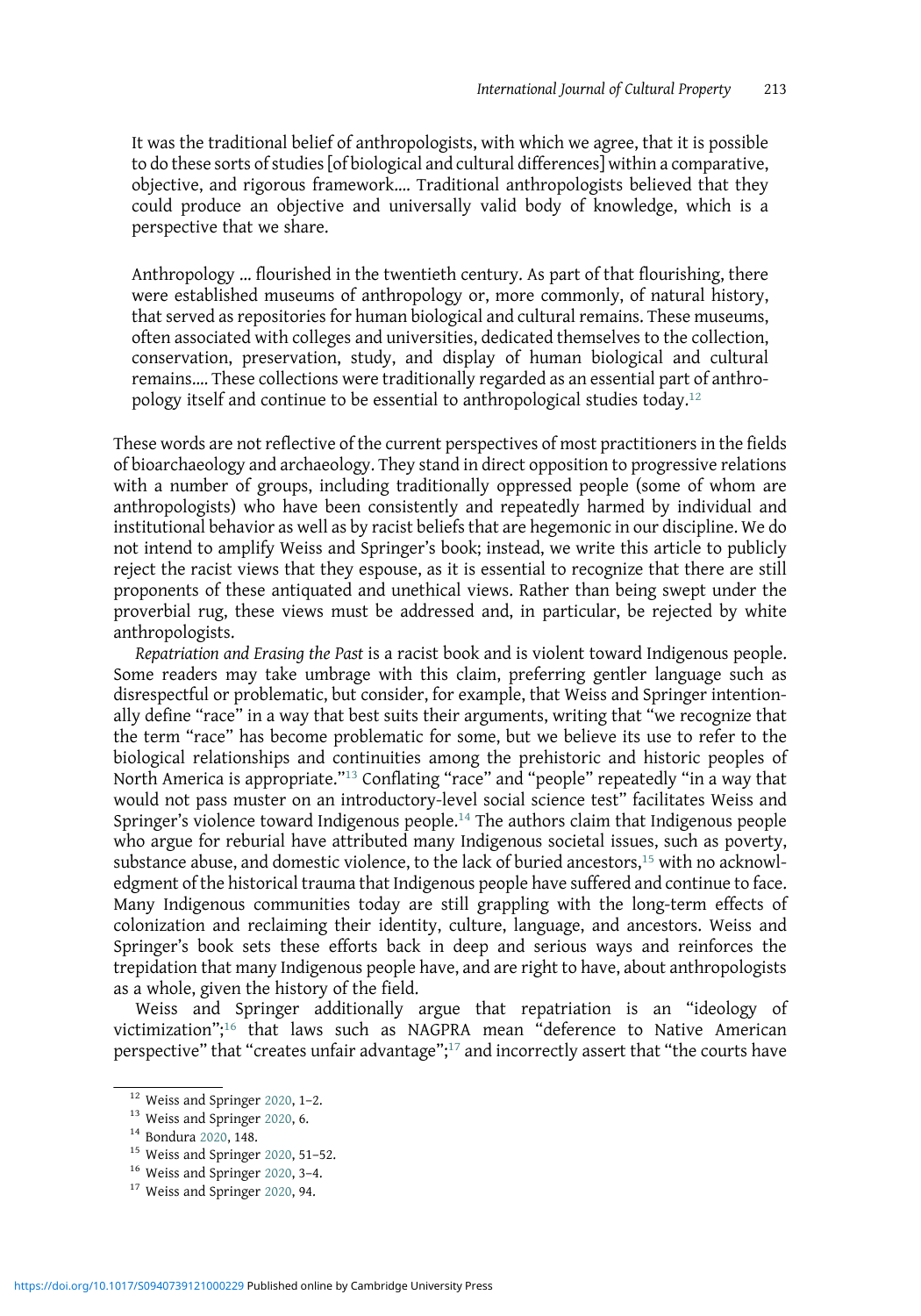practiced religious discrimination and racial discrimination in their admission and weighing of evidence" $18$  related to oral traditions of Indigenous groups. There is no legal or ethical merit to Weiss and Springer's argument of racial or religious discrimination. NAGPRA has been described as important human-rights legislation developed to redress past inequities of collecting practices of human remains and the disregard for Native cultural beliefs and burial practices, and, importantly, it "extends the same burial protections to indigenous people over their dead that is afforded to all US citizens."<sup>19</sup> NAGPRA and the recognition of tribal sovereignty over their archaeological human remains does not mean that there is "discrimination" or "unfair advantage" when it enables parts of society to achieve equality. As Gordon Puller of the Woody Island Tribal Council puts it, "[r]epatriation is unfinished business. It's something we have a moral obligation to do. It's not the most critical issue facing our people, but it's not an either or. Since there was such a violation against our people, it needs to be taken care of. Repatriation ties into lots of things: pride in us and our culture. If we accept that museums can own our people, it makes us second-class."<sup>20</sup>

Further, the language and arguments in Repatriation and Erasing the Past inaccurately portray relations between bioarchaeologists and Indigenous communities and are therefore offensive and harmful to those who have spent years, in their own research and through participation in organizations, $21$  trying to combat the anti-Indigenous ideology that these authors have openly displayed. Weiss and Springer argue that "repatriation hinders scientific research through the loss of collections, the inhibition of freedom of inquiry, and censorship. Collaboration and consultation restrain researchers and promote repatriation ideology and religious perspectives."<sup>22</sup> Repatriation is a complex and challenging process,<sup>23</sup> and there will be times when collaborations go wrong. However, this hoary argument plucked from the early twentieth century works to erase the voices of Indigenous scholars and fails to recognize what fruitful, mutually beneficial research collaboration looks like.<sup>24</sup> In the twenty-first century, bioarchaeologists and archaeologists aim to work in collaboration with stakeholder communities, considering first and foremost what Indigenous communities would want out of the research, if they wanted research done in the first place; what questions these stakeholders are interested in answering; what archaeologists can learn from Indigenous communities; and how true collaborative research approaches can be driven by multiple parties.<sup>25</sup>

Examples of successful collaborative research work that has been carried out at the request of the descendent communities prior to repatriation abound in recent anthropological literature.<sup>26</sup> Rather than surveying modern practice in bioarchaeology, Weiss and

<sup>&</sup>lt;sup>18</sup> Weiss and Springer [2020,](#page-9-0) 183.<br><sup>19</sup> Daehnke and Lonetree [2011](#page-8-0), 95 (lack of capitalization of Indigenous in original text).<br><sup>20</sup> Gordon Puller Jr, personal communication with Norma Johnson, 21 April 2021 (used with per Florida Press," 2020, [https://web.archive.org/web/20210729164834/](https://www.web.archive.org/web/20210729164834/); [https://twitter.com/BABAO\\_info/status/](https://twitter.com/BABAO_info/status/1341499575098613761) [1341499575098613761](https://twitter.com/BABAO_info/status/1341499575098613761) (accessed 1 May 2021); Bioarchaeology Interest Group of the Society for American Archaeology, "BIG Chairs and Ethics Subcommittee Statement on Recent Publication," 2020, [https://web.archive.org/](https://web.archive.org/web/20210729164829/) [web/20210729164829/](https://web.archive.org/web/20210729164829/); <https://twitter.com/jriveraprince/status/1341059691846103040> (accessed 1 May 2021); Society for American Anthropology, "Statement from the SAA Board of Directors Concerning the 86th Annual Meeting," 2021, <https://web.archive.org/web/20210729164847/>; [https://www.saa.org/quick-nav/saa-media-](https://www.saa.org/quick-nav/saa-media-room/news-article/2021/04/28/statement-concerning-the-86th-annual-meeting)

[room/news-article/2021/04/28/statement-concerning-the-86th-annual-meeting](https://www.saa.org/quick-nav/saa-media-room/news-article/2021/04/28/statement-concerning-the-86th-annual-meeting) (accessed 1 May 2021).<br><sup>22</sup> Weiss and Springer [2020,](#page-9-0) 194.<br><sup>23</sup> O'Hara [2012](#page-9-0).<br><sup>24</sup> See Wendy Teeter, Desiree Martinez, and Dorothy Lippert, "Creating

<sup>&</sup>lt;sup>25</sup> Kakaliouras [2017](#page-8-0).<br><sup>26</sup> See O'Hara [2012](#page-9-0); Ruckstuhl et al. [2016](#page-9-0); Tsosie et al. [2020](#page-9-0).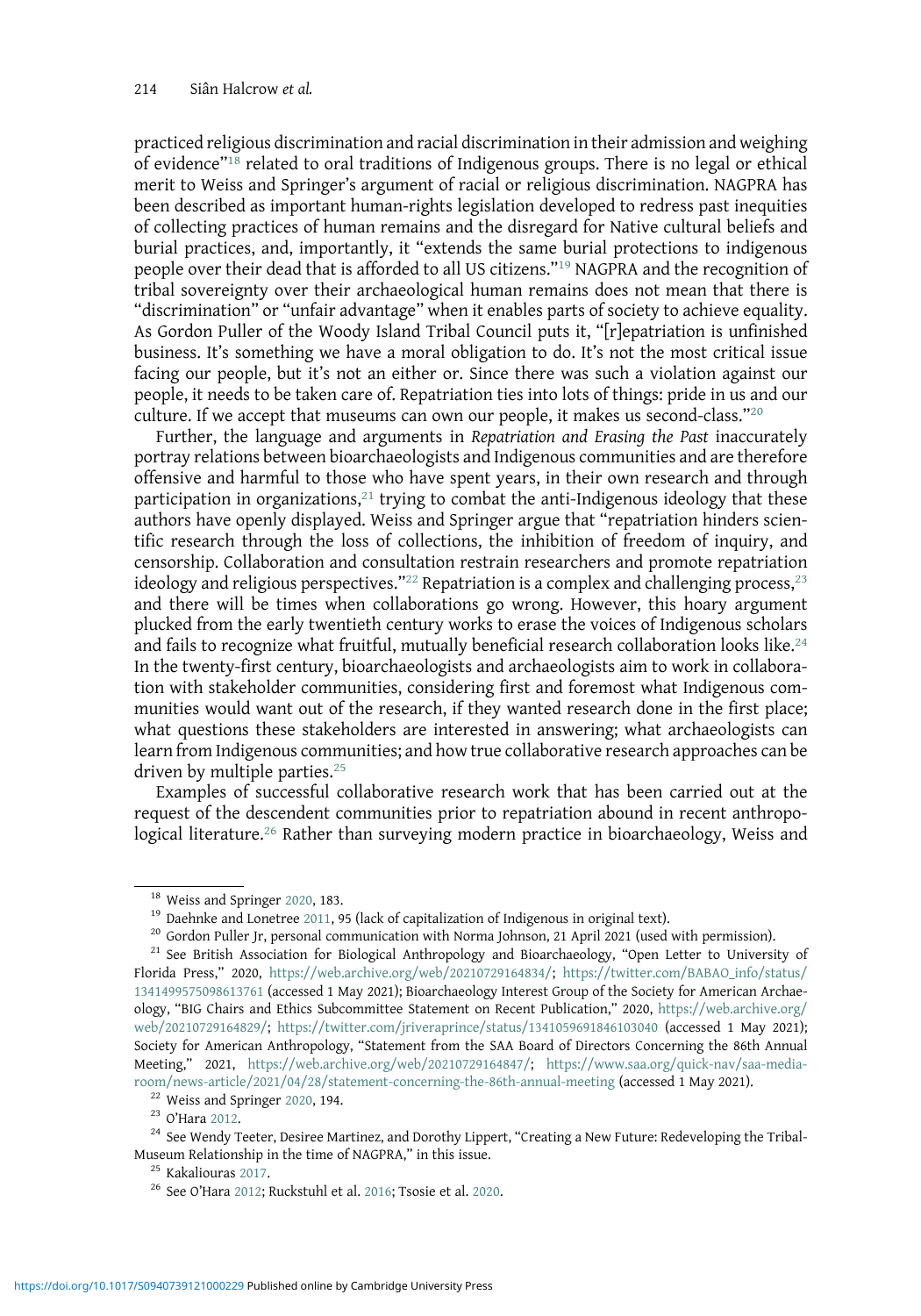Springer instead knowingly choose to present a false dichotomy between Indigenous people's and bioarchaeologists' interests, research, and repatriation goals. This is the same false dichotomy that they have presented time (for example, "[repatriationism] would reduce scholarship to propaganda and apologetics"), $27$  and time (for example, "scientific freedom is lost when tribal consultation or supervision is required"),<sup>28</sup> and time again (for example, "such sensitivity is to undermine the whole concept of objective knowledge and, indeed, of science itself"),  $29$  without any additional evidence to suggest their claims are true. The argument that "objective science" is incompatible with Indigenous knowledge and repatriation is strongly refuted by work on collaborative practice in bioarchaeology.<sup>30</sup> Collaboration between stakeholders enriches research, with unique concepts and methodologies brought forward to address common questions, building a deeper historical and archaeological context than can be achieved with the kind of "objective science" praised by Weiss and Springer.<sup>31</sup>

Repatriation and Erasing the Past is not the first time that Weiss and Springer have made similar arguments. In a 2006 presentation at the annual meeting of the American Association for the Advancement of Science (AAAS), Weiss argued that "the ideology surrounding repatriation and reburial can be perceived as a threat to freedom of scientific inquiry."<sup>32</sup> Two years later, Weiss published Reburying the Past: The Effects of Repatriation and Reburial on Scientific Inquiry, expanding the anti-repatriation stance she presented in 2006.33 This book was sternly criticized in print by fellow anthropologists. For example, Tamara L. Bray's review in Museum Anthropology starts: "This book is, without doubt, the most shallow, poorly written, and deliberately insulting piece of work I have ever read by a fellow academic."<sup>34</sup> Bray also notes that the content of the book is "uniformly facile and derogatory" and "a self-absorbed diatribe about repatriation."<sup>35</sup> A review by biological and forensic anthropologist Soren Blau in the Journal of Archaeological Science similarly notes Weiss's "naive and derogatory manner" and finds that "Weiss demonstrates a significant lack of rigour in attempting to discuss the effects of repatriation and reburial on scientific inquiry."<sup>36</sup> Blau concludes by suggesting that Weiss's book does a disservice to partnerships between Native Americans and anthropologists. We could quote these entire reviews wholesale for Repatriation and Erasing the Past, as Weiss has put forth no new ideas since her 2006 AAAS presentation and seemingly has doubled down on her anti-Indigenous stance.

While Elizabeth Weiss so far has been the focus of this piece as the anthropologist co-author, it is important to note that attorney James Springer has also built a publication record from an anti-Indigenous stance. In 2006, Springer described what he referred to as "repatriationism," an ideology that "living North American Indians should have the right to demand that all prehistoric human remains that are racially or culturally Indian, be turned over to them."<sup>37</sup> Claiming that repatriation hinders scientific studies, Springer ultimately argued that "the repatriationists' hostility … is a logical consequence of their ideology and, as a result of the passage of [the National Museum of the American Indian Act and NAGPRA],

- 
- 

<sup>&</sup>lt;sup>27</sup> Springer [2006,](#page-9-0) 27.<br><sup>28</sup> Weiss [2009](#page-9-0), 42.<br><sup>29</sup> Weiss and Springer [2020,](#page-9-0) 218.<br><sup>30</sup> Wylie [2015](#page-9-0).<br><sup>31</sup> Wylie 2015.<br><sup>32</sup> Weiss [2006](#page-9-0).<br><sup>33</sup> Weiss [2008](#page-9-0).<br><sup>34</sup> Bray [2011.](#page-8-0)<br><sup>35</sup> Bray 2011.<br><sup>36</sup> Blau 2011.<br><sup>37</sup> Springer 2006, 6–7.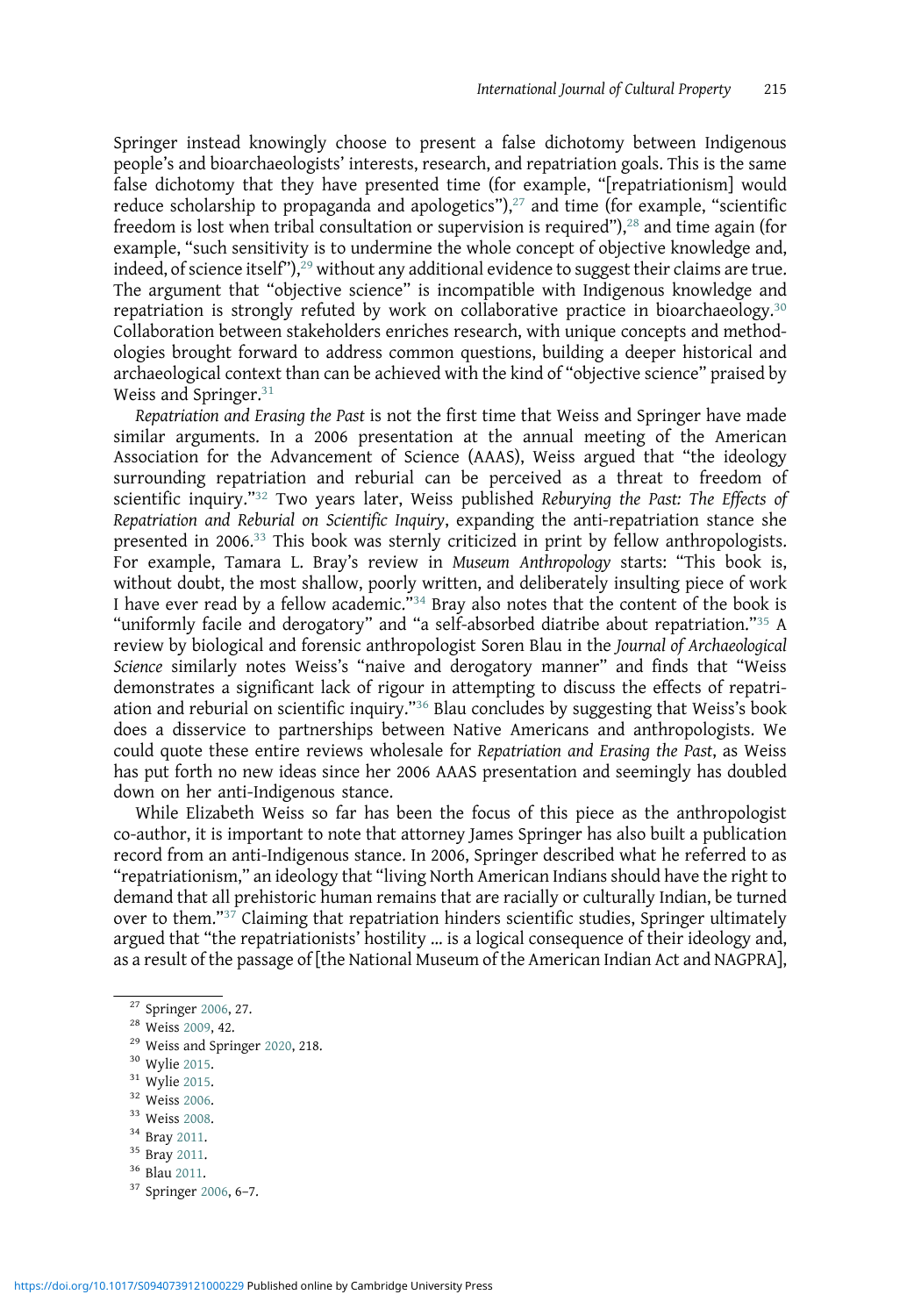it is a threat to all such scholarship."<sup>38</sup> The following year, in a citation-less paper posted to the right-leaning Friends of America's Past website, Springer and emeritus anthropology professor Kenneth Smail published what can only be described as an anti-Indigenous, paranoid diatribe purporting that the "repatriation movement" works to "cover up" the truth and distort the claims of Native Americans.<sup>39</sup> Springer and Smail presented an oversimplified argument of two diametrically opposed philosophical positions toward bioarchaeology of Native American remains:

On the one hand [bioarchaeology] is an approach characterized by objective and scholarly study which, despite its many mistakes and imperfections, has given us an increasingly accurate record of the past, a record which is available to any interested scholar or member of the general public, regardless of racial or ethnic background. On the other hand [repatriation ideology] is a biased and almost completely unsubstantiated racial and political ideology which demands that objectively derived information about the past be suppressed or distorted to support the questionable claims of those who purport to speak for contemporary Indian tribes.<sup>40</sup>

We unequivocally disagree with Weiss and Springer that NAGPRA is a tool to "hinder scientific research through the loss of collections, the inhibition of freedom of inquiry, and censorship."<sup>41</sup> Rather, NAGPRA is a law and set of procedures with a limited scope that seeks to affirm tribal sovereignty and to ensure that the ancestors of Native people are treated with the same level of care and protection under the law that has historically been afforded to other human remains in the United States. Weiss and Springer have cherry-picked scholarly work in the field of bioarchaeology<sup>42</sup> and have misinterpreted federal US law in order to make the point that science has more right than do Indigenous people over the disposition of their dead, making Repatriation and Erasing the Past a work of poor scholarship. Their attempts to play devil's advocate, however, are not simply an academic exercise. They are well aware of the harm that "traditional" anthropology has done to Indigenous people and have chosen to specifically align themselves with the past wrongs of our discipline rather than progress with other scholars into a more inclusive future. Moving beyond Weiss and Springer's book brings us to a crossroads at which Indigenous values, community relationships, and academic research meet.

Over the past few decades, Indigenous people have been central to the discussions about how heritage is defined as well as its importance for the affirmation of cultural identity.<sup>43</sup> Storing and conducting research on ancestors of Indigenous peoples in the United States without consultation and collaboration is both a civil rights violation, renewing deeply traumatic relations and structural violence toward Indigenous people, and, in many cases, illegal. The repatriation of cultural heritage and human remains has been argued to "be an important part of this [healing] process and linked to strategies to aid recovery from postcolonial trauma, and, as such, it has the capacity to contribute to Indigenous health and well-being."<sup>44</sup> Melany Johnson, tribal historic preservation officer / NAGPRA coordinator, Yamani Maidu and Pit River, who is employed by Susanville Indian Ranchería, has summarized the experience of working with her colleagues on repatriation: "When we

<sup>&</sup>lt;sup>38</sup> Springer [2006](#page-9-0), 28.<br><sup>39</sup> Springer and Smail [2007](#page-9-0).<br><sup>40</sup> Springer and Smail 2007, 7.<br><sup>41</sup> Weiss and Springer [2020,](#page-9-0) 194.<br><sup>42</sup> Kakaliouras [2021](#page-8-0).<br><sup>43</sup> Simpson [2009;](#page-9-0) Fforde, McKeown and Keeler [2020](#page-8-0).<br><sup>44</sup> Simpson [2009,](#page-9-0) 122.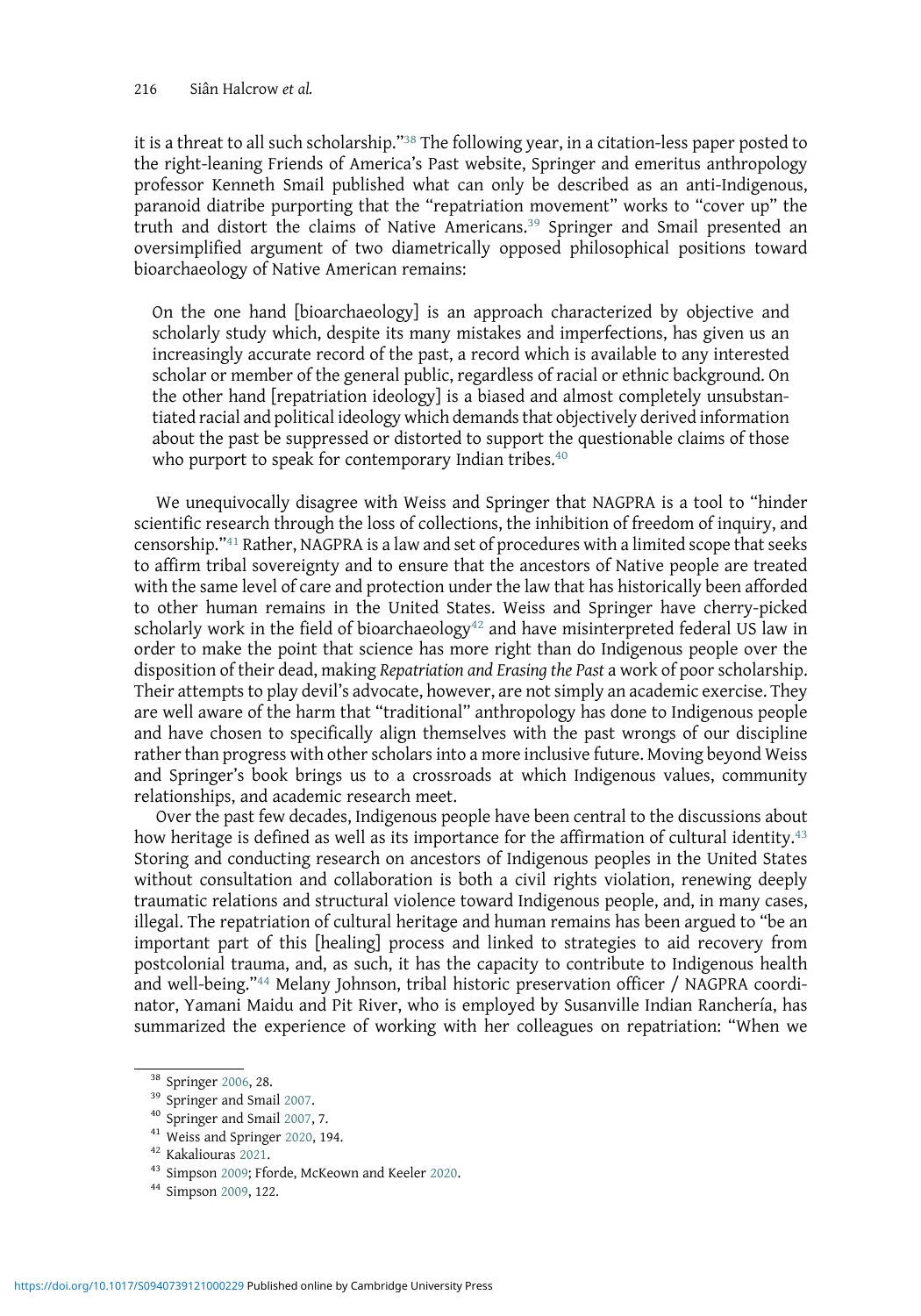perform a reburial ceremony, our relatives are happy; they are happy to go back in the ground. So we are happy for them, too. But the ones who are still in museums want to come home, and that is heartbreaking."<sup>45</sup> Museum specialist Moira Simpson further argues that there is growing evidence from a number of sources that greater self-governance and selfdetermination can have a positive effect on the lives of Indigenous peoples who have been enduring the effects of historic or postcolonial trauma.<sup>46</sup> A 2010 survey of tribal repatriation workers in the United States, for example, showed that 37 percent of respondents indicated that NAGPRA has led to new and positive collaborations with museums; however, most respondents also agreed that NAGPRA needs to change to become more efficient and effective.<sup>47</sup>

It is also imperative to recognize that the discourse about Indigenous rights and structural violence is not restricted to native North American remains. Māori scholar and repatriation researcher Brenda Tipene-Hook recounts the trauma that she experienced with discovering her ancestors' burial chests from heriwi (tribe) at a major New Zealand museum in the 2000s:

Inexplicably compelled to visit the Auckland War Memorial Museum, I was drawn to a dark corner of the newly revamped Māori collection display area [where] I slipped behind a screen and came face-to-face with the burial chests of my tūpuna [ancestors]. They were arrayed before me, in glass cases. At that stage I still had no idea of the origin of these exquisite taonga [treasured possessions] but I was swiftly coming to the realisation that they were probably closely connected to me in some way. That assumption was to prove painfully accurate. Before my conscious mind realised what it had encountered, my wairua [spirit, soul] had already reacted. I stood before my ancestors and I wept. This was not a silent weeping; it was instead a very loud and mournful wail. Disconcerted by my newfound ability to produce such sound and selfconscious of my inability to make it stop, I fled the museum. However, it has not been as easy to escape the grief, anger, frustration, and sense of helplessness that this traumatic incident has left me with. $48$ 

Furthermore, as outlined in a joint statement by the Association of Black Anthropologists, the Society of Black Archaeologists, and the Black in Biological Anthropology Collective, the remains of African Americans, Black people, and other people of color have been, and continue to be, misused by anthropologists.<sup>49</sup> In some cases, these remains have been illegally or unethically obtained, curated, transferred, and used for research and teaching by museum and university faculty and staff, such as the unauthorized use of adolescent remains from the MOVE bombing in Philadelphia.<sup>50</sup> In other cases, institutions may be storing remains obtained through the excavation of historically Black communities and

<sup>&</sup>lt;sup>45</sup> As quoted in Colwell-Chanthaphonh [2012,](#page-8-0) 281.<br><sup>46</sup> Simpson [2009](#page-9-0); see also Chandler and Lalonde [1998](#page-8-0).<br><sup>47</sup> Colwell-Chanthaphonh [2012.](#page-8-0)<br><sup>48</sup> Tipene-Hook [2011,](#page-9-0) 1.<br><sup>49</sup> See "Concerning the Possession and Unethical Use of t Family: A Collective Statement from the Association of Black Anthropologists (ABA), the Society of Black Archaeologists (SBA), and the Black in Bioanthropology Collective (BiBA)," 2021, [https://web.archive.org/web/](https://web.archive.org/web/20210729165030/)  $20210729165030$ ; <https://aba.americananthro.org/> (accessed 4 May 2021).<br><sup>50</sup> Ed Pilkington, "The Day Police Bombed a City Street: Can Scars of 1985 Move Atrocity Be Healed?" *The* 

Guardian, 10 May 2020, [https://web.archive.org/web/20210729165000/;](https://www.web.archive.org/web/20210729165000/) [https://www.theguardian.com/us-news/](https://www.theguardian.com/us-news/2020/may/10/move-1985-bombing-reconciliation-philadelphia) [2020/may/10/move-1985-bombing-reconciliation-philadelphia](https://www.theguardian.com/us-news/2020/may/10/move-1985-bombing-reconciliation-philadelphia) (accessed 10 May 2021).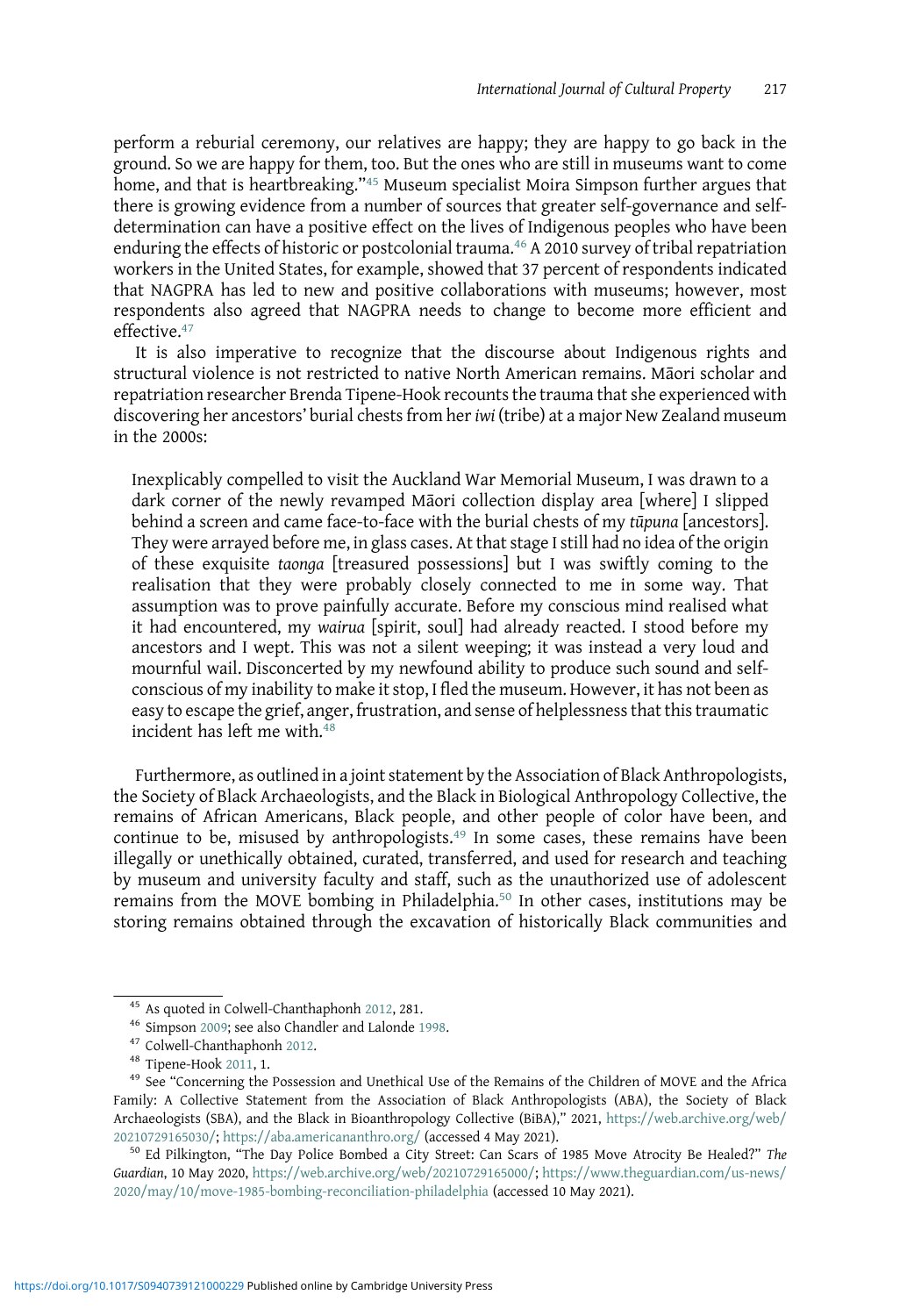cemeteries without the knowledge or consent of the descendants of those individuals, such as the Samuel G. Morton collection at the University of Pennsylvania. This practice is a related ethical issue with which our discipline has begun to reckon.<sup>51</sup>

Given anthropologists' and archaeologists' commitments to ethical practice and collaborative work with Indigenous communities over the past three decades and our current interests in rectifying past wrongs, it is imperative we not ignore the antiquated thesis put forth in Repatriation and Erasing the Past, especially considering "the authors' hope that anthropologists will use [the book] for teaching."<sup>52</sup> As Valerie Bondura points out, "colonial ideology continues to find a place in anthropology, indicating that it is very much a part of what anthropology is." $53$  Our professional and personal ethics demand that we confront this book, including the explicitly racist ideology espoused by Weiss and Springer and their lack of engagement with Indigenous communities, which is at the core of NAGPRA and archaeological practice worldwide. We agree with Bondura that we all must be prepared to "confront anti-Indigenous ideology in yourself, on your projects, in your professional organizations, in your classrooms and in your offices."<sup>54</sup> Books that fulfill this progressive promise include Working with and for Ancestors, edited by anthropologists Chelsea Meloche, Laure Spake, and Katherine Nichols.<sup>55</sup> This volume is filled with ethical and constructive approaches to repatriation and research on Indigenous remains and serves as a model for collaborative discourse between bioarchaeologists, archaeologists, and Indigenous descendant communities. Case studies in this volume show the mutual, respectful collaboration between parties, the creation of new models for the care of ancestors, and the importance of culturally sensitive museum policies. There are decades' worth of research into repatriation best practices, including important critiques of NAGPRA from Indigenous people and scientists.<sup>56</sup>

Papers like our own cannot be the end of this confrontation. In recognizing the ways in which anthropologists and archaeologists participate in ongoing colonial practices of these research fields, we must take responsibility for our complicity in a system that allows for books like Weiss and Springer's to be published, and this includes becoming accomplices, not allies,<sup>57</sup> in the push for profound structural change within these disciplines.

Given the recent rise of the revanchist American conservative movement, which derides critical race theory and social justice, it is no surprise that Weiss and Springer's antiquated take on repatriation promotes racist ideologies and fails to reflect the ethics of the vast majority of professional anthropologists. As bioarchaeologists, Indigenous archaeologists, and museum scholars, we of course welcome debate and discussion about issues of repatriation, and acknowledge that NAGPRA is far from perfect. However, Repatriation and Erasing the Past in fact erases the existence of Indigenous communities, which are wholly neglected and dismissed in the book. The ideas espoused by Weiss and Springer are extraordinarily harmful to Indigenous communities, anthropology scholars, and the general public. In the end, Weiss and Springer's argument for bioarchaeological research and non-repatriation of Indigenous ancestral remains ironically fails in a catastrophic manner because of their anti-

<sup>&</sup>lt;sup>51</sup> See "Penn Museum Announces the Repatriation of the Morton Cranial Collection," Penn Today, 2021, [https://](https://web.archive.org/web/20210729165024/) [web.archive.org/web/20210729165024/;](https://web.archive.org/web/20210729165024/) [https://penntoday.upenn.edu/news/penn-museum-announces-repatria](https://penntoday.upenn.edu/news/penn-museum-announces-repatriation-morton-cranial-collection)

[tion-morton-cranial-collection](https://penntoday.upenn.edu/news/penn-museum-announces-repatriation-morton-cranial-collection) (accessed 9 May 2021).<br><sup>52</sup> Bondura [2020,](#page-8-0) 146.<br><sup>53</sup> Bondura 2020, 152 (emphasis in the original).<br><sup>54</sup> Bondura 2020, 154.<br><sup>55</sup> Meloche, Spake and Nichols [2021.](#page-8-0)<br><sup>56</sup> See Marek-Martinez [2008](#page-8-0); C

<sup>57</sup> Bondura [2020](#page-8-0), 152-54.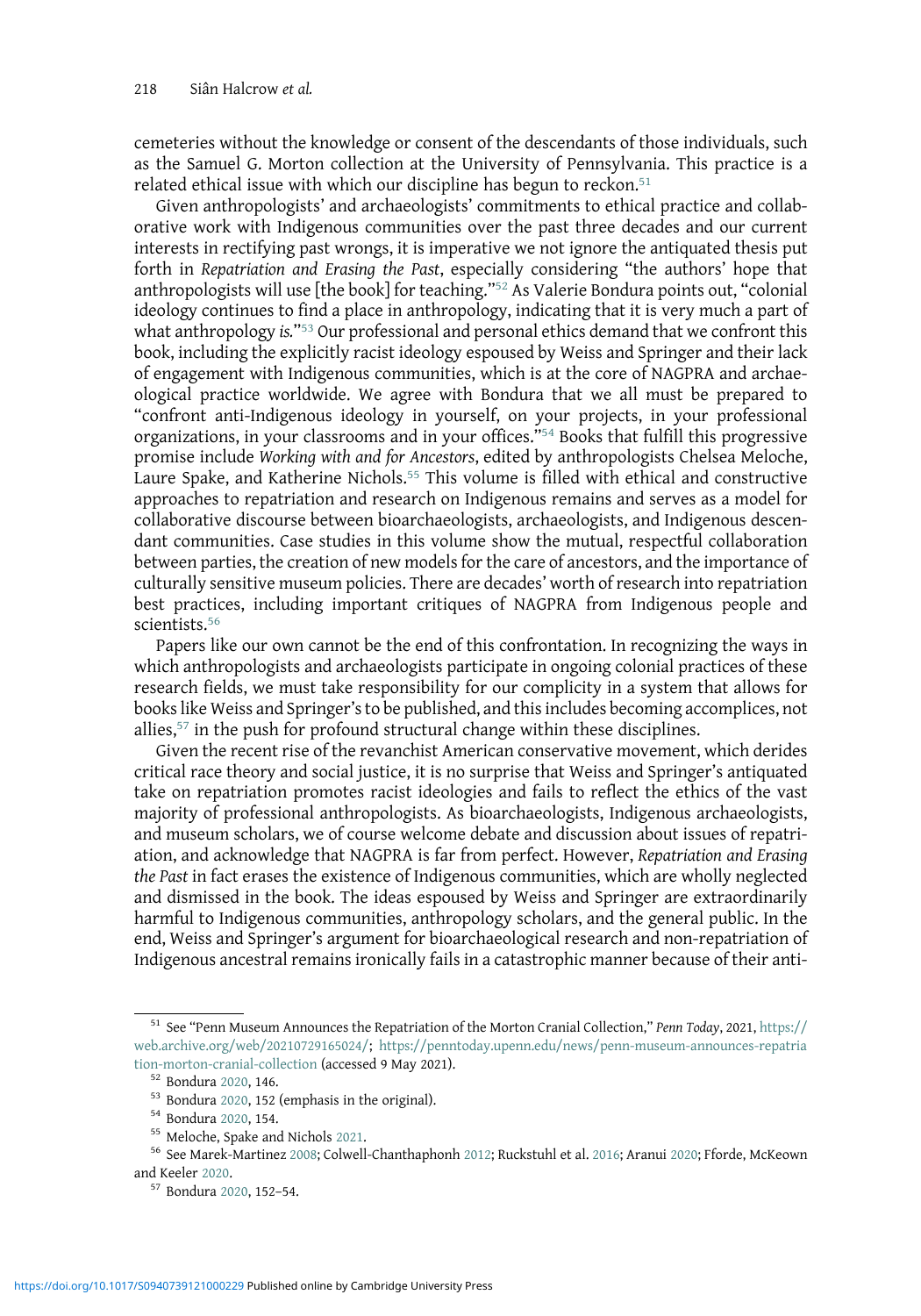<span id="page-8-0"></span>Indigenous stance and their guileless contempt for cultural relativism, the benchmark ethical perspective of the discipline of anthropology.

Acknowledgment. We thank the Editor, Dr. Alexander A. Bauer, for inviting us to write this piece.

## Bibliography

- Aranui, Amber. 2020. "Restitution or a Loss to Science? Understanding the Importance of Returning Māori Ancestral Remains." Museum & Society 18, no. 1: 19–29. <https://doi.org/10.29311/mas.v18i1.3245>.
- Blau, Soren. 2011. "Reburying the Past: The Effects of Repatriation and Reburial on Scientific Inquiry." Journal of Archaeological Science 38, no. 2: 482–83. <https://doi.org/10.1016/j.jas.2010.09.025>.
- Bondura, Valerie. 2020. "Fear, Contradiction, and Coloniality in Settler Archaeology." Anthropology Now 12, no. 3: 146–55. [https://doi.org/10.1080/19428200.2020.1884483.](https://doi.org/10.1080/19428200.2020.1884483)
- Bray, Tamara L. 2011. "Reburying the Past: The Effects of Repatriation and Reburial on Scientific Inquiry, by Elizabeth Weiss." Museum Anthropology 34, no. 1:73–74. [https://doi.org/10.1111/j.1548-1379.2010.01108\\_1.x](https://doi.org/10.1111/j.1548-1379.2010.01108_1.x).
- Chandler, Michael J., and Christopher Lalonde. 1998. "Cultural Continuity as a Hedge against Suicide in Canada's First Nations." Transcultural Psychiatry 35, no. 2: 191–219. <https://doi.org/10.1177/136346159803500202>.

Colwell, Chip, 2017. Plundered Skulls and Stolen Spirits. Chicago: University of Chicago Press.

- Colwell-Chanthaphonh, Chip. 2012. "The Work of Repatriation in Indian Country." Human Organization 71, no. 3: 278– 91. <https://doi.org/10.17730/humo.71.3.27127j5881v04727>.
- Daehnke, Jon, and Amy Lonetree. 2011 "Repatriation in the United States: The Current State of the Native American Graves Protection and Repatriation Act." American Indian Culture and Research Journal 35, no. 1: 87–97. [https://](https://doi.org/10.17953/aicr.35.1.dq4202hwm0r4q4g6) [doi.org/10.17953/aicr.35.1.dq4202hwm0r4q4g6](https://doi.org/10.17953/aicr.35.1.dq4202hwm0r4q4g6).
- Fforde, Cressida, C. Timothy McKeown, and Honor Keeler. 2020. The Routledge Companion to Indigenous Repatriation: Return, Reconcile, Renew. London: Routledge. [https://doi.org/10.4324/9780203730966.](https://doi.org/10.4324/9780203730966)
- Fox, Keolu, Kartik Lakshmi Rallapalli, and Alexis C. Komor. 2020. "Rewriting Human History and Empowering Indigenous Communities with Genome Editing Tools." Genes 11, no. 1: 88. [https://doi.org/10.3390/](https://doi.org/10.3390/genes11010088) [genes11010088](https://doi.org/10.3390/genes11010088).
- Gilmore, Helen, Amber Aranui, and Siân Halcrow. 2019. "Ethical Issues of Bioarchaeology in New Zealand-Aotearoa: Relationships, Research, and Repatriation." In Ethical Approaches to Human Remains: A Global Challenge in Bioarchaeology and Forensic Anthropology, edited by K. Squires, D. Errickson, and N. Márquez-Grant, 431–45. Cham, Switzerland: Springer Nature. [https://doi.org/10.1007/978-3-030-32926-6.](https://doi.org/10.1007/978-3-030-32926-6)

Gould, Stephen J. 1981. The Mismeasure of Man. New York: Norton.

- Harris, David J. 1991. "Respect for the Living and Respect for the Dead: Return of Indian and Other Native American Burial Remains." Washington University Journal of Urban and Contemporary Law 39: 195–224. [https://heinonline.org/](https://heinonline.org/HOL/P?h=hein.journals/waucl39i=199) [HOL/P?h=hein.journals/waucl39&i=199.](https://heinonline.org/HOL/P?h=hein.journals/waucl39i=199)
- Hudson, Maui, Nanibaa' A. Garrison, Rogena Sterling, Nadine R. Caron, Keolu Fox, Joseph Yracheta, Jane Anderson, Phil Wilcox, Laura Arbour, Alex Brown, Maile Taualii, Tahu Kukutai, Rodney Haring, Ben Te Aika, Gareth S. Baynam, Peter K. Dearden, David Chagné, Ripan S. Malhi, Ibrahim Garba, Nicki Tiffin, Deborah Bolnick, Matthew Stott, Anna K. Rolleston, Leah L. Ballantyne, Ray Lovett, Dominique David-Chavez, Andrew Martinez, Andrew Sporle, Maggie Walter, Jeff Reading, and Stephanie Russo Carroll. 2020. "Rights, Interests and Expectations: Indigenous Perspectives on Unrestricted Access to Genomic Data." Nature Reviews Genetics 21, no. 6: 377–84. [https://doi.org/10.1038/s41576-020-0228-x.](https://doi.org/10.1038/s41576-020-0228-x)
- Kakaliouras, Ann M. 2012. "An Anthropology of Repatriation: Contemporary Physical Anthropological and Native American Ontologies of Practice." Current Anthropology 53, no. S5: 210–21. <https://doi.org/10.1086/662331>.
- Kakaliouras, Ann M. 2017. "NAGPRA and Repatriation in the Twenty-First Century: Shifting the Discourse from Benefits to Responsibilities." Bioarchaeology International, 1, no. 3–4: 183–90. [https://doi.org/10.5744/](https://doi.org/10.5744/bi.2017.1007) [bi.2017.1007.](https://doi.org/10.5744/bi.2017.1007)
- Kakaliouras, Ann M. 2021. "Repatriation and Erasing the Past. Elizabeth Weiss and James W. Springer. 2020. University of Florida Press, Gainesville. xii 264 pp. \$90.00 (hardcover), ISBN 978-1-683-401575." American Antiquity 86, no. 3: 646–47. <https://doi.org/10.1017/aaq.2021.41>.
- Marek-Martinez, Ora V. 2008. "NAGPRA's Achilles Heel: The Disposition of Culturally Unidentifiable Human Remains." Heritage Management 1, no. 2: 243–59. [https://doi.org/10.1179/hma.2008.1.2.243.](https://doi.org/10.1179/hma.2008.1.2.243)
- Meloche, Chelsea H., Laure Spake, and Katherine L. Nichols. 2021. Working with and for Ancestors: Collaboration in the Care and Study of Ancestral Remains. London: Routledge. <https://doi.org/10.4324/9780367809317>.
- Morton, Samuel G. 1839. Crania Americana; or, a Comparative View of the Skulls of Various Aboriginal Nations of North and South America: To Which Is Prefixed an Essay on the Varieties of the Human Species. Philadelphia, PA: J. Dobson.